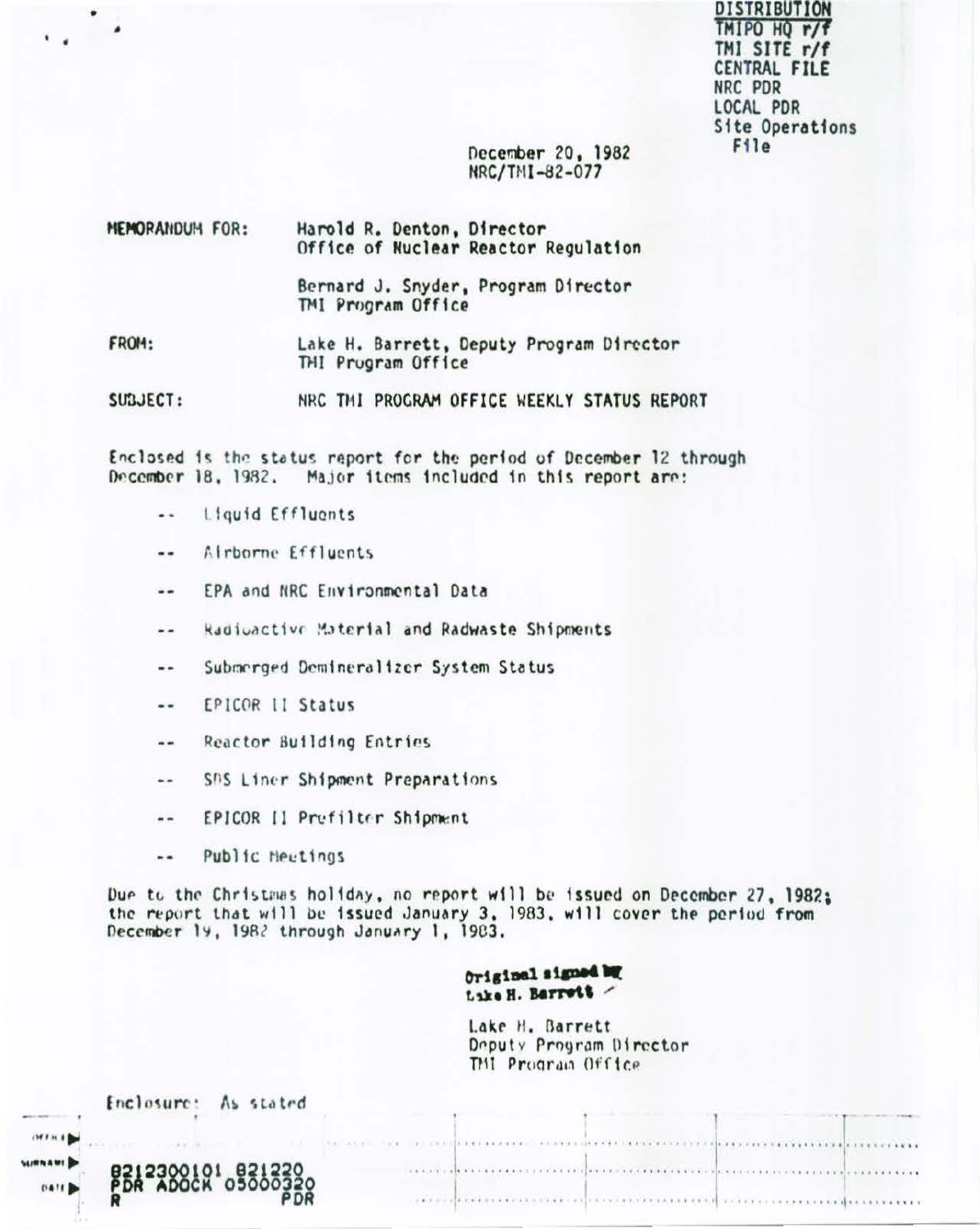Harold R. Denton Bernard J. Snyder

 $\cdots$ 

cc w/encl:<br>EDO OGC Office Directors Commissioner's Technical Assistants **NRR Division Directors** NRR A/D's Regional Administrators IE Division Directors TAS **EIS** TMI Program Office Staff (15) PHS **EPA** DOF **RI Division Directors** Public Affairs, RI<br>State Liaison, RI

| OFFICED THIPO WYS THIPO         | $\text{TMIPO}$ $\rightarrow$ $\rightarrow$ $\text{TMIPO}$ |                      | $\sqrt{291MT}$   | TMIPO, n |
|---------------------------------|-----------------------------------------------------------|----------------------|------------------|----------|
| URNAMED LGage: js               |                                                           |                      | <b>RBel</b> Yamy |          |
| $0A18$   12/30/82   12/30/82    | $12/\mathcal{N}/82$ $12/\mathcal{N}82$                    |                      | 12/7/82          |          |
| IRC FORM 318 -10 BO - NRCM 0240 |                                                           | OFFICIAL RECORD COPY |                  |          |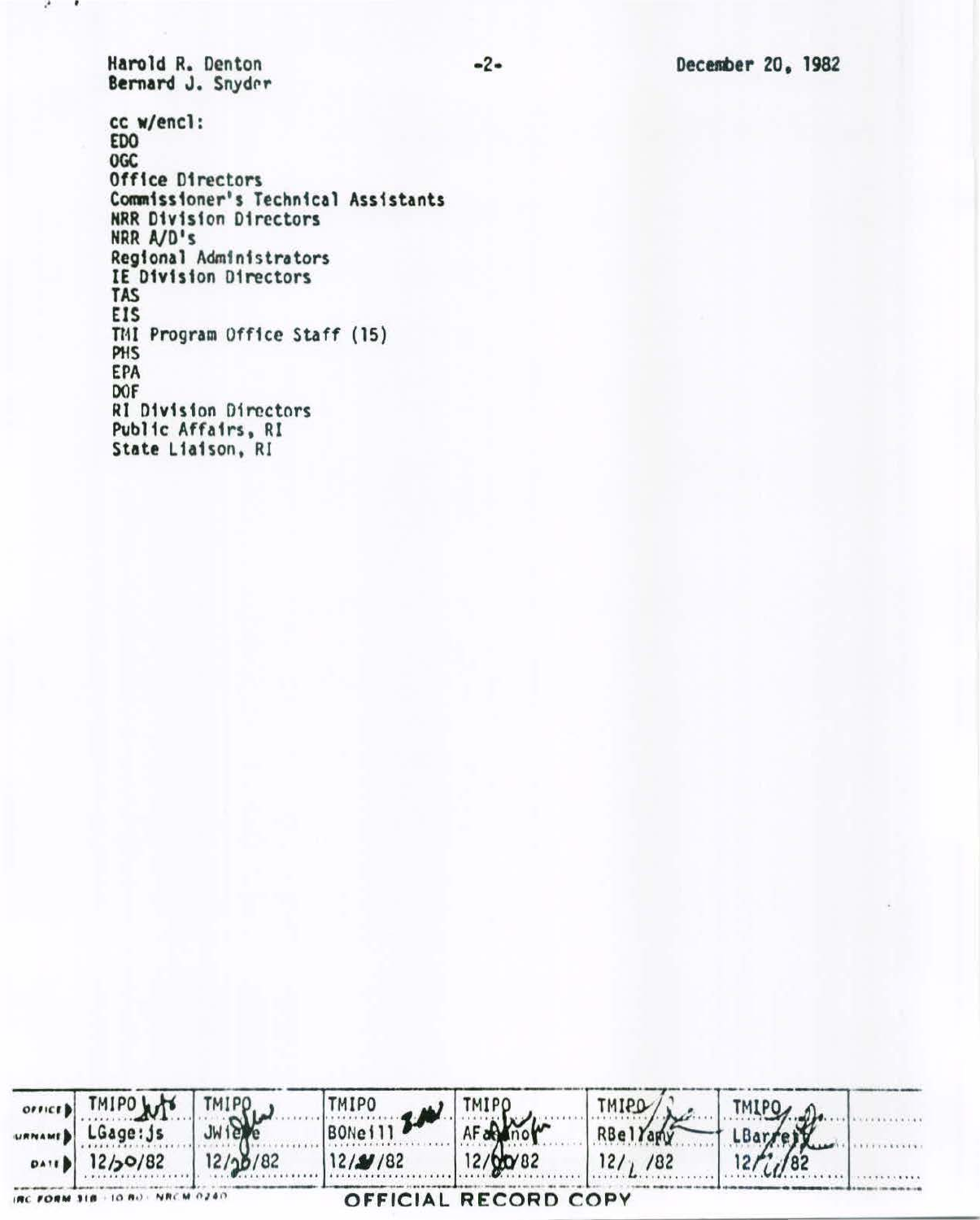#### NRC TMI PROGRAM OFFICE WEEKLY STATUS REPORT

December 12, 1982 - December 18, 1982

### Plant Status

٠

Core Cooling Mode: Heat transfer from the reactor coolant system (RCS) to reactor building ambient.

Available Core Cooling Modes: Mini Decay Heat Removal (MOHR) system.

RCS Pressure Control Mode: Standby Pressure Control System.

Major Parameters (as of 2:30 PM, December 17, 1982) (approximate values)<br>Average Incore Thermocouples\*: 92°F<br>Maximum Incore Thermocouple\*: 129°F Maximum Incore Thermocouple\*:

RCS Loop Temperatures:

| Hot Leg                                         | 89°F         | 88°F         |
|-------------------------------------------------|--------------|--------------|
| Cold Leg $\begin{Bmatrix} 1 \\ 2 \end{Bmatrix}$ | 78°F<br>79°F | 71°F<br>71°F |

Pressure: 70 ps1g

Reactor Building: Temperature: 69°F Airborne Radionuclide Concentrations:

> 2.5 E-7 uC1/cc  $H^3$ {sample taken 12/16/82) 1.1 E-8 uCi/cc particulates (sample taken 12/17/82)

#### 1. Effluent and Environmental (Radiological) Information

Liquid effluents from the THI site released to the Susquehanna River after sampling and monitoring, were made within the regulatory limits and 1n accordance with NRC requirements and City of Lancaster Agreement.

During the period December 10, 1982, through December 16, 1982. the effluents contained no detectable radioactivity at the discharge point and individual effluent sources, which originated within Unit 2, contained no detectable radioactivity.

•uncertainties exist as to the exact location and accuracy of these readings.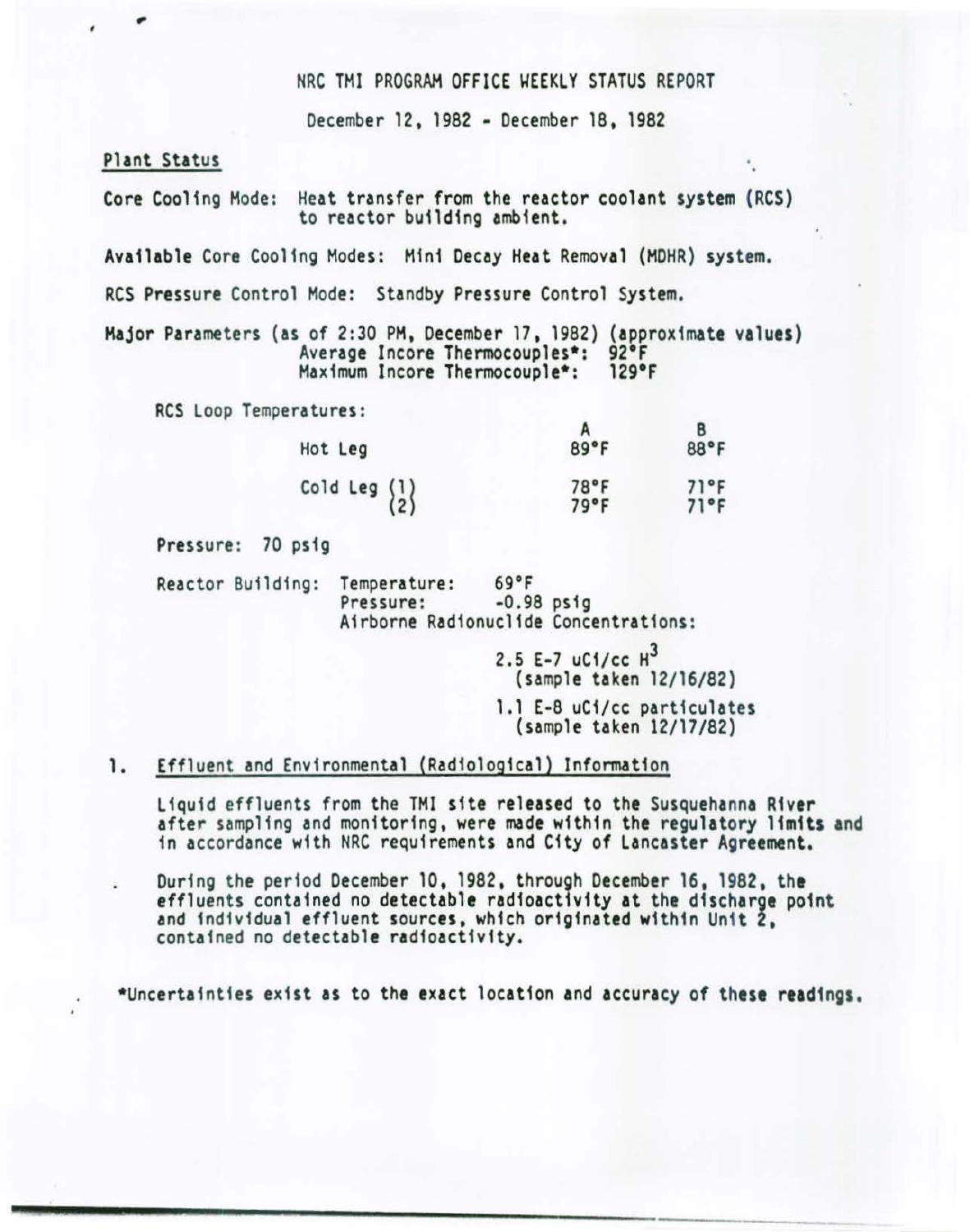#### 2. Airborne Effluents

Airborne releases to the environment, as measured by licensee installed monitors at discharge stacks, are listed below. These releases were well within regulatory limits.

|                                                       | November 1982                         |                                                       |
|-------------------------------------------------------|---------------------------------------|-------------------------------------------------------|
|                                                       | Unit II                               | EPICOR II                                             |
| Noble Gases (Ci)<br>Particulates (Ci)<br>Tritium (Ci) | 8.18<br>$9.87 \times 10^{-8}$<br>1.88 | 2.25<br>$5.82 \times 10^{-8}$<br>6.5 $\times 10^{-3}$ |

# 3. Environmental Protection Agency (EPA) Environmental Data

- The EPA Middletown Office has not received the environmental Kr-85  $-1$ results for the samples which were taken subsequent to November 24, 1982 from the EPA's Counting Laboratory at Las Vegas, Nevada. These results will be included in a subsequent report.
- No radiation above normally occurring background levels was detected .. 1n any of the samples collected from the EPA's air and gamma rate networks during the period from December 10, 1982 through December 16, 1982.

# 4. NRC Environmental Data

Results are from NRC monitoring of the environment around the TMI site.

The following are the NRC air sample analytical results for the ons1te continuous air sampler:

| Sample | Period                         | $I - 131$<br>(uC1/cc) | $Cs - 137$<br>(uC1/cc) |
|--------|--------------------------------|-----------------------|------------------------|
| HP-348 | December 8 - December 16, 1982 | $5.6E-14$             | $5.6$ E-14             |

- 5. Licensee Radioactive Material and Radwaste Shipments
	- On December 13, 1982, one Unit 2 EPICOR II prefilter (PF-6) was  $\cdots$ shipped to the Idaho National Engineering Laboratory, Scoville, Idaho.
	- -- On December 13, 1982, one Unit 2 EPICOR II prefilter (PF-44) was shipped to the Idaho National Engineering Laboratory, Scoville, Idaho.
	- On December 14, 1982, one Unit 2 EPICOR II prefilter (PF-18) was .. shipped to the Idaho National Engineering Laboratory, Scoville,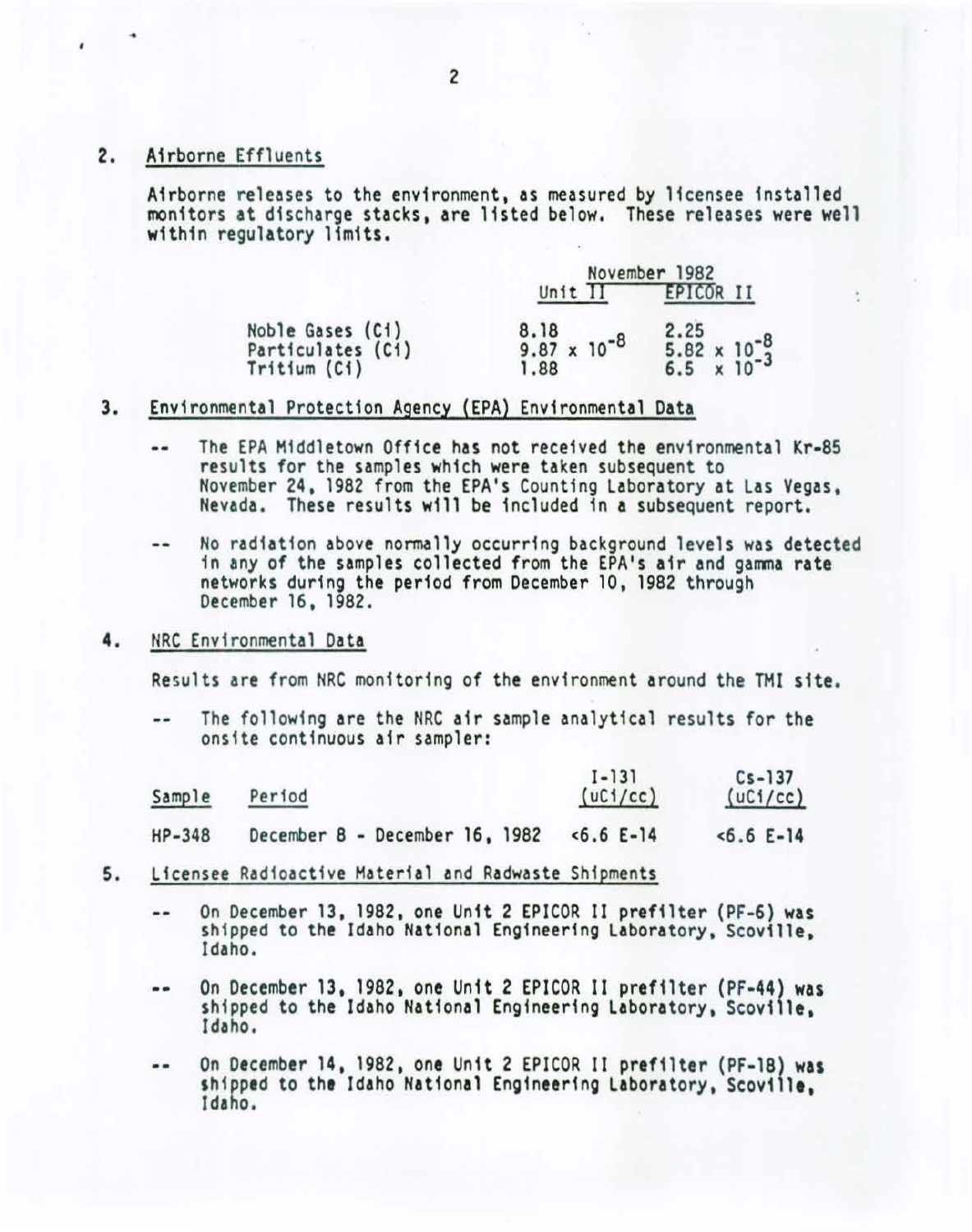- On December 14, 1982, 112 drums of contaminated laundry from Units 1 and 2 were shipped to Interstate Uniform Services, New Kensington, Pennsylvania.
- On December 16, 1982, a Unit 1 Cs-137 calibration source was shipped  $-1$ to Battelle Memorial Laboratory, Columbus, Ohio.
- On December 16, 1982, a container of smear samples from the Unit 1.  $\qquad \qquad$ once-through-steam-generators was shipped to Westinghouse Electric, Madison, Pennsylvania
- On December 17 , 1982, two switches from the Unit 2 reactor building  $\omega$  as were shipped to EG&G Idaho Inc., Scoville, Idaho.
- On December 17, 1982, 91 drums and two metal LSA containers of  $- -$ Unit 2 trash were shipped to U.S. Ecology Hanford Burial Site, Richland, Washington.

### Major Activities

- 1. Submerged Demineralizer System (SDS). The surveillance test on the auxiliary building ventilation was repeated and met specified system performance. The reactor coolant system (RCS) feed and bleed process was resumed and completed December 13, 1982 after which the RCS system was<br>refilled and pressurized. SDS processing of Batch 39 (approximately 40,000 gallons) began December 18. After approximately eight hours of operation, a radiation level monitor alarmed, and the system was shutdown. High levels of radiation were not found. However, one system component was replaced, and maintenance will be necessary on another component before the system can be restarted.
- 2. EPICOR II. The EPJCOR II system is presently in a shutdown condition .
- 3. Reactor Building Entries. Reactor building entries are continuing at the rate of four entries per week. Polar crane refurbishment and reactor bu ilding decontamination have been the most man-hour intensive tasks in the reactor building during the December entries. On December 17, 1982, the reactor (the primary side of the system} was refilled and pressurized to 70 psig. Primary system refill is a prerequisite for refilling the steam generators (the secondary side of the system) in preparation for chemical conditioning of the steam generator secondary water.

Prior to refilling, temperature and radiation probes were lowered into the reactor vessel. The temperature in the core region, above the rubble bed and in the lower two feet of the plenum, was 107°F. The temperature in the upper portions of the plenum was  $102^{\circ}F$ . The gamma-sensitive radiation probe was lowered into the vessel to a height of approximately six inches below the top of the plenum. This elevation corresponds to the approximate elevation of the reactor vessel head flange. The probe was lowered through control rod drive leadscrew openings at the core periphery and at a location midway from the periphery and the core center. At both locations, probe measurements indicated the radiation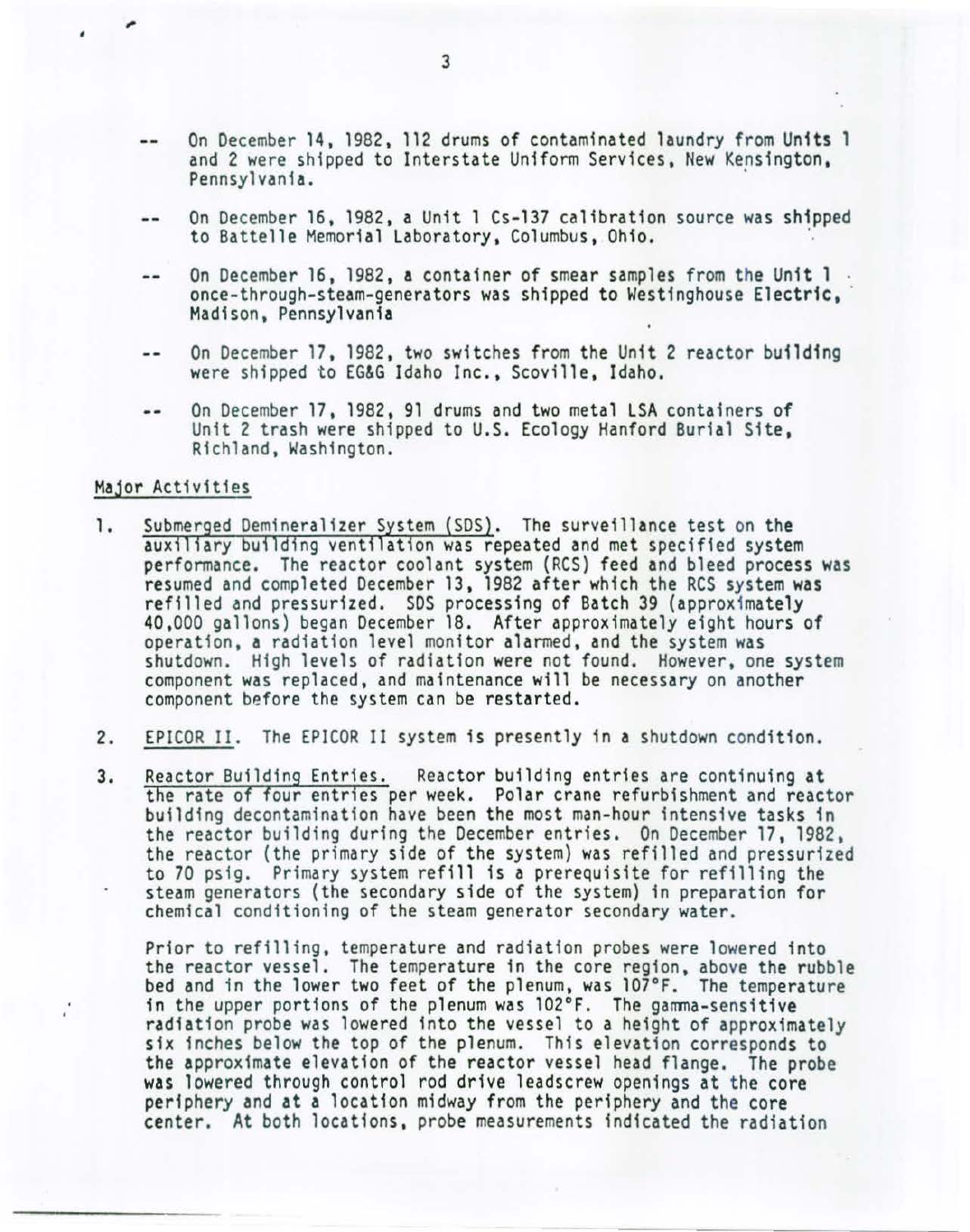levels near the upper surface of the plenum ranged from 520 to 600 R/hr. The measurements were made under water inside the  $8<sub>1</sub>$ -inch diameter control rod guide tubes. Radiation levels four feet above the plenum were 50 R/hr at the core periphery and 120 R/hr midway between the core periphery and center. The radiation data is being evaluated to determine possible impact on reactor vessel head removal.

- 4. SDS Liner Shipment Preparations. The vacuum recombiner demonstration test on a spent SDS liner continued during this reporting period. During approximately 10 days of monitoring under vacuum conditions, the liner internal pressure has slowly increased at a rate of 0.25 psi per day. The liner, which is maintained under 20 feet of water in the spent fuel pool, has shown no weight increase during this monitoring period. The data on liner internal pressures indicate that the catalytic recombiner is removing radiolytic hydrogen and oxygen gas. However, because of other potential oxygen removal mechanisms (i.e., oxygen getters) excess hydrogen inventories could be generated. The spent SDS liner will continue to be monitored for a total of 14 days, at which time gas samples will be taken to identify the source of the pressure increase. Assuming the demonstration test meets all acceptance criteria and combustible gas mixtures are not generated, the first recombiner-loaded SDS liner will be shipped to Richland, Washington on December 29, 1982.
- 5. EPICOR II Prefilter Shipment. EPICOR II prefilter liners PF-6, PF-18 and<br>PF-44 were shipped from TMI to the Idaho National Engineering Laboratory<br>(INEL) during this reporting period. The shipments of these nitrogen<br>iner making preparations for sampling and inerting PF-5. No prefilter shipments are scheduled next week.

• ..